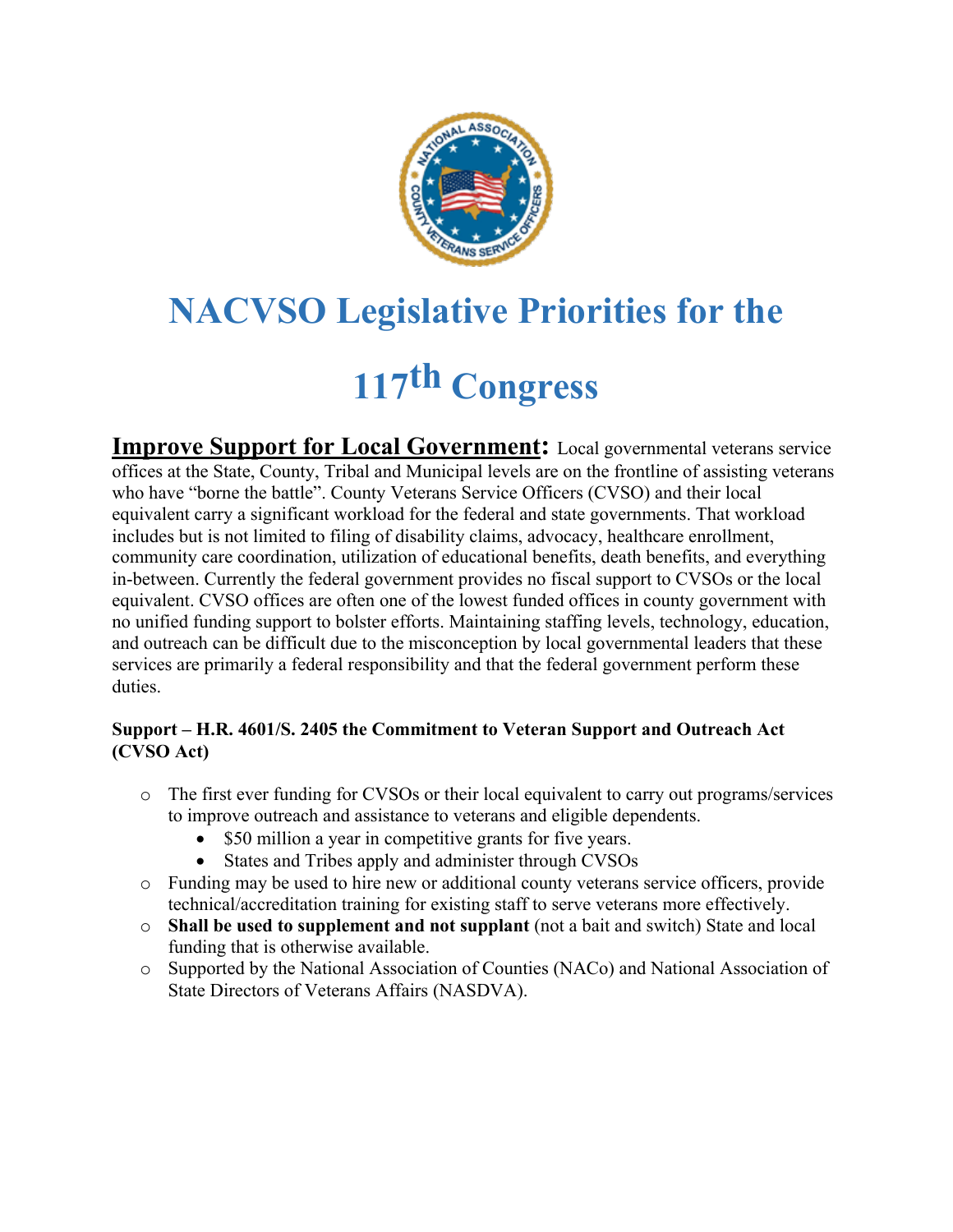### **Support – S.3388 the Veterans Benefits Improvement Act of 2021**

- o Would establish a BVA internship and Honors program to assist with recruitment.
- o Report on improving veteran access BVA tele-hearings.
- o Provides VHA and Contracted personnel with better access to Disability Questionnaires and relevant fact sheets.
- o Requires that VA contractors also communicate with the veteran's representative when scheduling a medical disability exam.
- o Requires VA to report back to Congress on "Supporting Governmental Veterans Service Officers".
	- Enhanced access
	- Viability of providing intergovernmental liaisons

**Increase Access to Care:** Access to medical and mental health care is one of the most impactful services a veteran can receive. Often our members are the community point of contact for assisting veterans with VA health care enrollment applications. Many veterans are not provided access to VA care due to the VA's tiered "Priority Groups", which considers a veteran's VA disability level, housing status or income when determining eligibility. We know from the VA's 2021 National Veteran Suicide Prevention Report that roughly 60% of the veterans that commit suicide are not utilizing VA health care services. With this in mind, we must seek to get as many veterans as possible access to life saving health care services regardless of how much money they make or if they have a VA service-connected disability. An ounce of prevention is worth a pound of the cure.

### **Support – H.R. 4673 Ensuring Veterans' Smooth Transition Act (EVEST)**

- o Would automatically enroll discharging service members in VA health care.
	- Current enrollment is self-initiated after the veteran has been discharged.
	- Has an opt out option if the service member does not want to enroll.

### **Support – S. 3541 Health Care for Burn Pit Veterans Act**

- o Increases Post 9/11 combat veteran's VHA eligibility from 5 to 10 years post discharge.
- o Provides a Toxic Exposure health screen for all VA enrolled veterans.
- o Tracts causes of death and health trends among Post 9/11 veterans.
- o Improves VA benefits and care outreach program specific to toxic exposed veterans.

#### **Additional Recommendations**

- o Open lines of communication between outgoing DoD care providers and oncoming VHA providers to achieve thorough transition of care from one system to another.
- o Allow, if feasible, transitioning service members to have a pre-discharge consult with their oncoming VHA Primary Care and Mental Health Provider (can be done via telehealth consult).